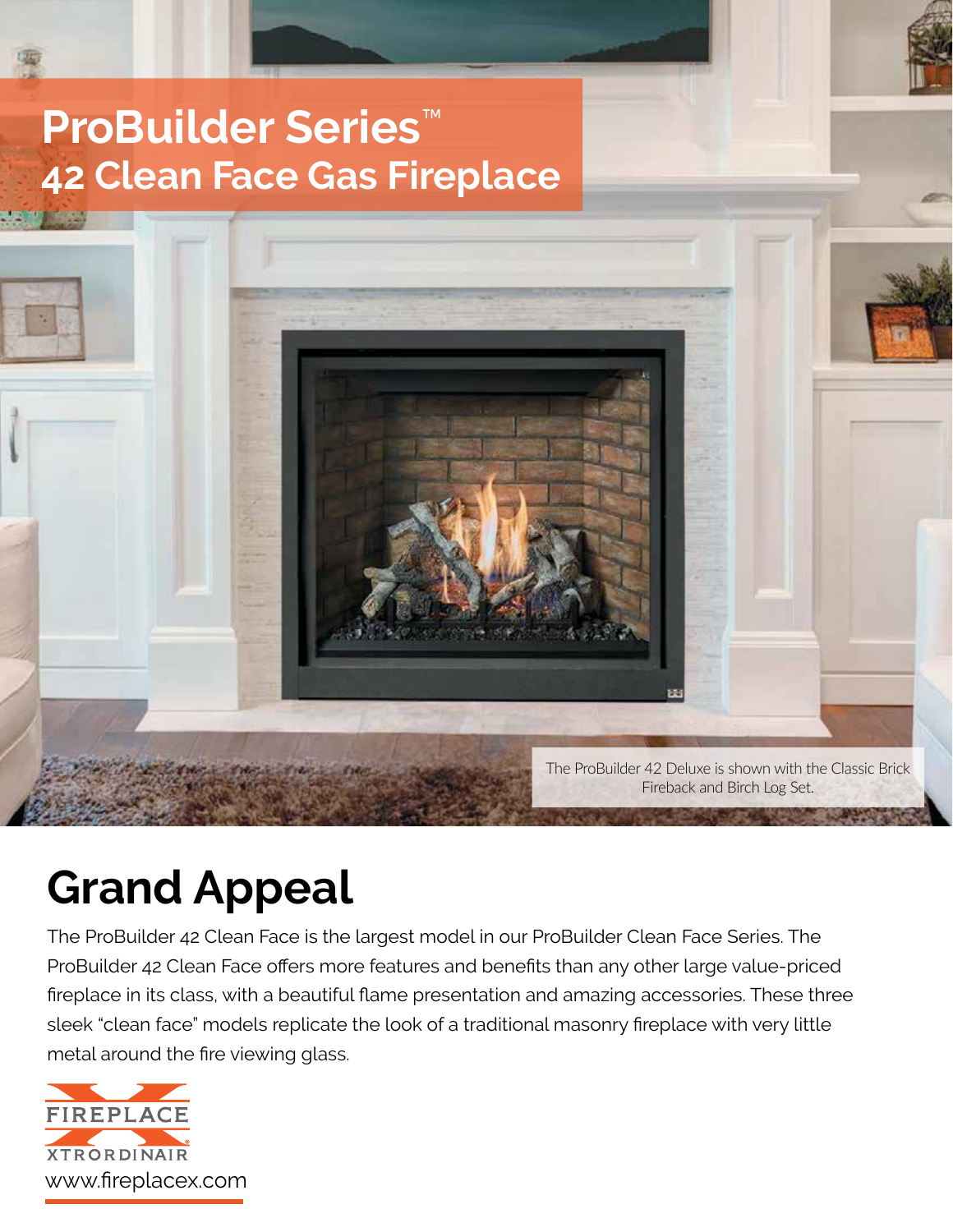# **MV & GSB Log Set**





Access controls are below fire viewing glass. Contains Pilot Control, Flame Height Adjustment, Piezo Igniter and Burner ON/OFF.

# **ProBuilder 42 Clean Face MV**

*No power required to install and operate.*

#### **Standard Features**

- Millivolt Continuous Pilot with Piezo Igniter
- No Power Required *Batteries are required with optional remote. 110 V power is required with optional Fan or Ember-Glo™.*
- ON/OFF Wall Switch
- Classic 8 Piece Log Set
- Easy Access to Controls
- 14-18 Heavy gauge steel construction.

# **ProBuilder 42 Clean Face GSB**

*Features an economical electronic ignition system.*

#### **Standard Features**

- Continuous Pilot or Basic GreenSmart® Ignition Modes
- 110 V Power Required, Built-in Automatic Battery Backup
- ON/OFF Wall Switch
- Classic 8 Piece Log Set
- Easy Access to Controls
- 14-18 Heavy gauge steel construction.





Access controls are below fire viewing glass. Contains Flame Height Adjustment, Choice of Continuous Pilot Mode or GreenSmart® Ignition Mode and Burner ON/OFF.

# **Optional Accessories for ProBuilder Clean Face MV & GSB Models**

#### **Basic GreenSmart® Wireless Thermostat Remote Control**



**Manual Setting** ON/OFF controls.

#### **Thermostat Setting**

Fireplace turns ON/OFF to maintain your desired home/room temperature.

#### **Convection Fan**

Variable speed 180 CFM\* fan helps increase the natural convection of heated air into the room as it circulates around the firebox and glass frame. The fan speed is manually controlled by a rheostat dial. *\* Cubic Feet Per Minute*

#### **Wired Wall Timer**

The wired wall timer allows you to set the shut off time of your fireplace in 30 minute increments with a two hour maximum time limit. Ideal for rentals, apartments, and commercial applications.

#### **Ember-Glo™**

Ember-Glo™ combines adjustable halogen under-lighting with colored glass and embers to provide an amazingly realistic ember bed effect. ON/OFF and brightness are controlled manually with a rheostat dial.

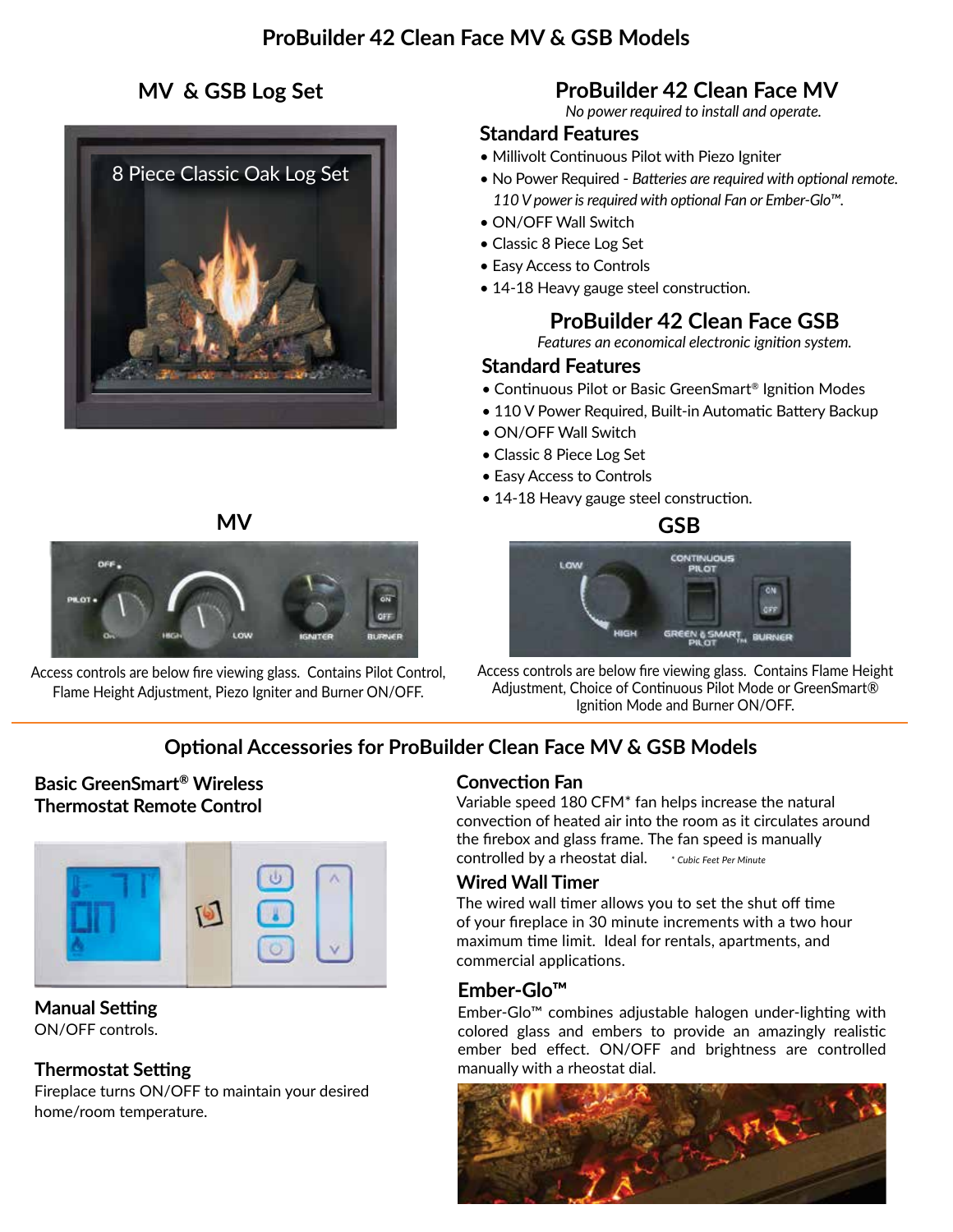# **ProBuilder 42 Clean Face Deluxe**

*Includes a combination of incredible exclusive features.*

# **Deluxe Log Set Options**



## **Standard Features**

- Continuous Pilot or • GreenSmart® Ignition Modes
- 110 V Power Required, Builtin Automatic Battery Backup
- All Functions Are Controlled From the GreenSmart® Remote
- Choice of Two 10 Piece High • Definition Log Sets
- Ember-Glo™ Halogen Under-lit Accent Lighting
- 180 CFM Variable Speed Convection Fan

# **GreenSmart® Multi-Function Wireless Thermostat Remote Control (Included)**



- Thermostat and Smart Thermostat Modes
- Flame Adjustment (6 Levels)
- Change Between GreenSmart® and Continuous Pilot Modes
- Fan Operation
- Ember-Glo™ ON/OFF
- Comfort Control™ ON/OFF

### **GreenSmart® Multi-Function Controls**



#### **Manual Setting**

ON/OFF and all other features.

#### **Thermostat Setting**

Fireplace turns ON or OFF to maintain your desired home/room temperature.

#### **Smart Thermostat Setting**

Fire height will adjust automatically (up, down or OFF) to maintain your temperature while allowing you to view the fire more often. A greener way to heat.



# **Flame Adjustment**

Adjust the height/heat of the flame. 6 levels of flame heights to choose from in manual mode.



### **Comfort Control**™

Turn off the back burner to lower the BTU input (up to 70%). This allows you to burn less gas on mild days when you want to enjoy a fire and not heat your living area.



#### **Convection Fan**

Circulate room air around the firebox and deliver heated air into your home. Six speeds to choose from.



### **Ember-Glo™**

Ember-Glo™ combines adjustable halogen under-lighting with colored glass and embers to provide an amazingly realistic ember bed effect. Brightness is controlled manually with a rheostat dial. The remote control operates the ON/OFF function.